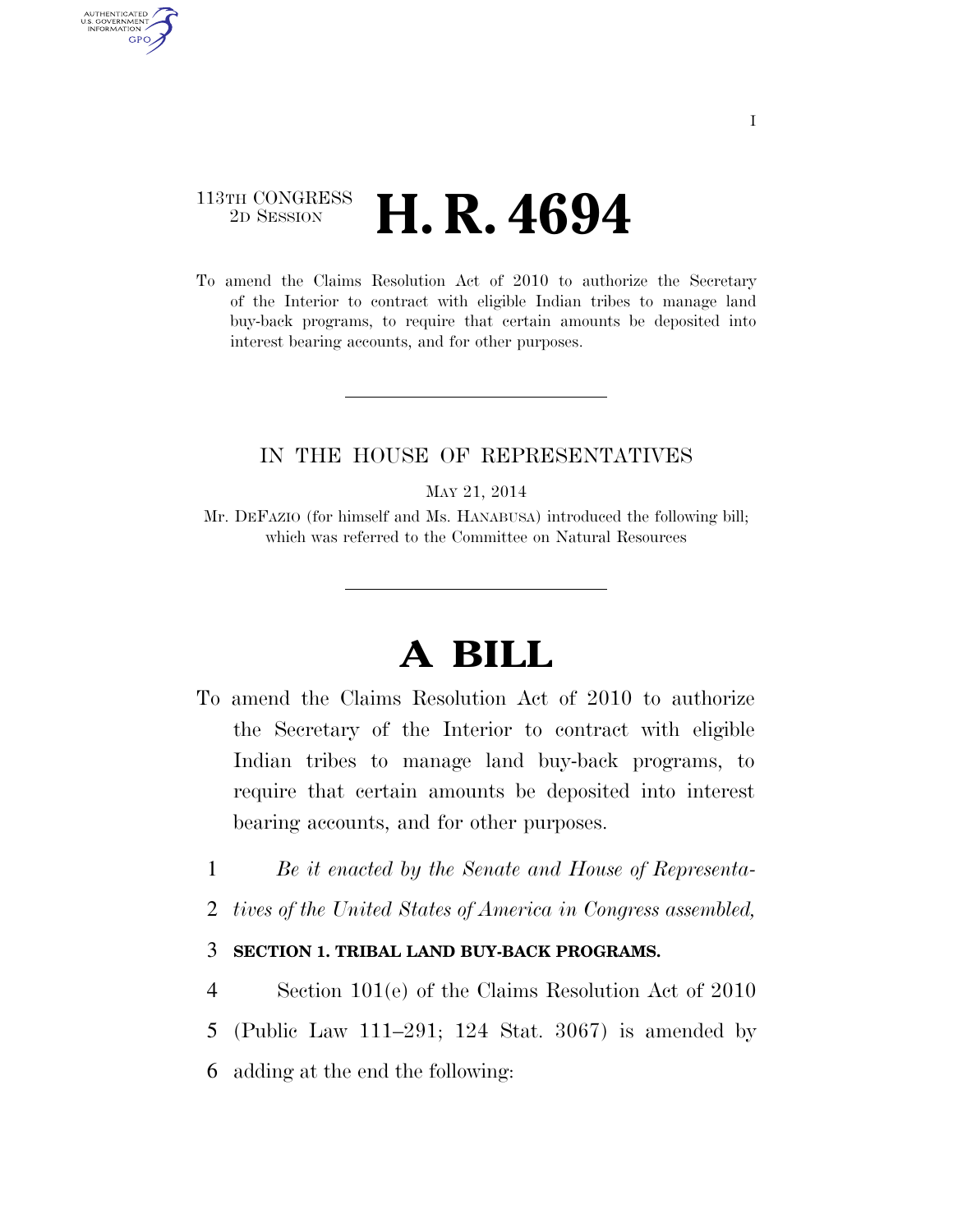1 ''(6) TRIBAL LAND BUY-BACK PROGRAMS.—The Secretary may enter into contracts under the Indian Self-Determination and Education Assistance Act (25 U.S.C. 450 et seq.) with any eligible Indian tribe to carry out activities related to that Indian tribe under the Land Consolidation Program.''. **SEC. 2. INTEREST BEARING ACCOUNT.**  Section 101(e)(1)(C) (Public Law 111–291; 124 Stat. 3067) of the Claims Resolution Act of 2010 is amended by adding at the end the following: 11 ""(iii) INTEREST BEARING ACCOUNT.— 12 ''(I) In GENERAL.—Not later 13 than 90 days after the date of the en- actment of this clause, the Secretary shall invest the amounts remaining in the Trust Land Consolidation Fund 17 into public debt securities with matu- rities suitable to the needs of that Fund, as determined by the Secretary of the Treasury, and bearing interest at rates determined by the Secretary of the Treasury, taking into consider- ation current market yields on out- standing marketable obligations of the United States of comparable maturity.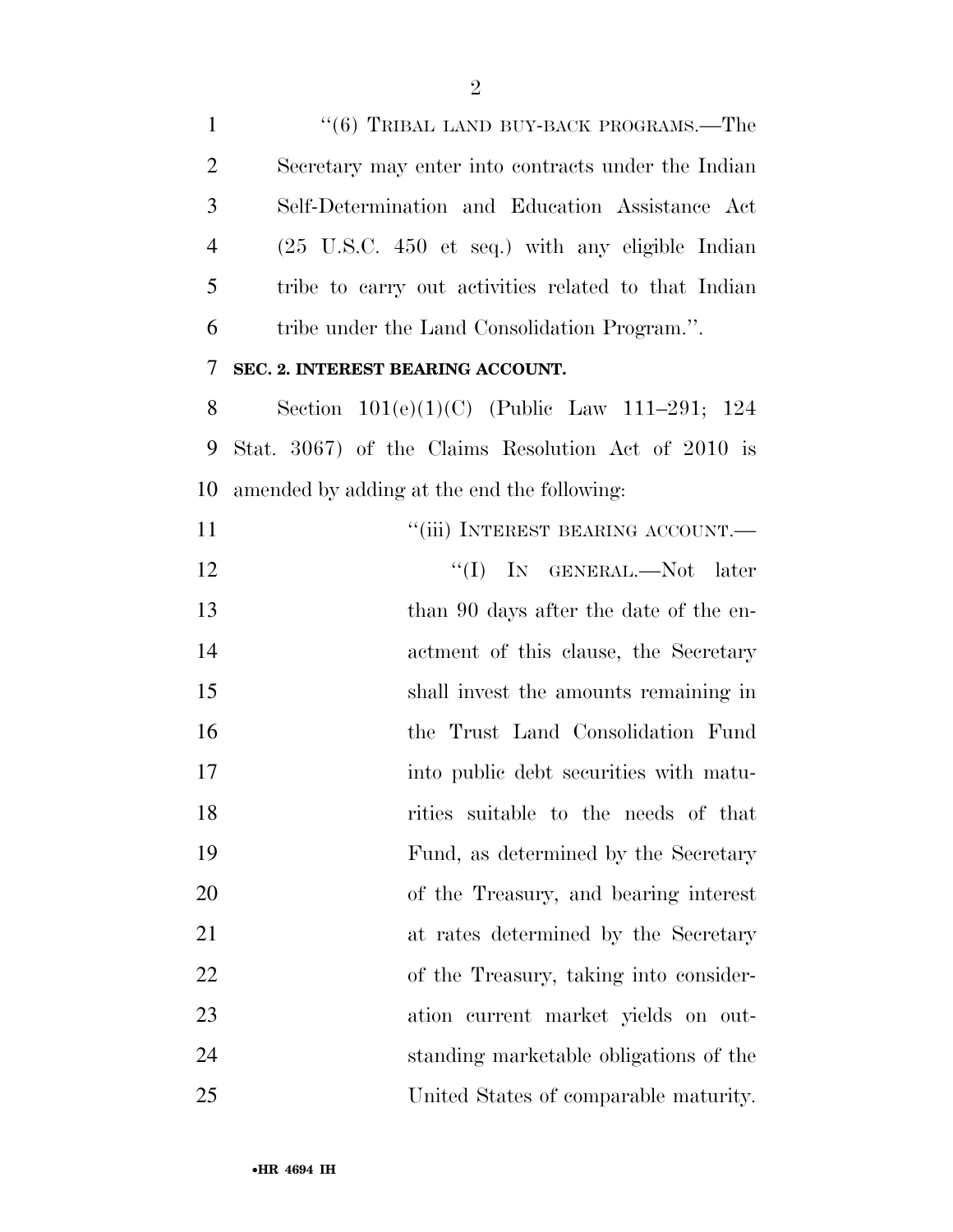| $\mathbf{1}$   | Once the amounts are invested pursu-                |
|----------------|-----------------------------------------------------|
| $\overline{2}$ | ant to this clause, the funds shall be              |
| 3              | deemed to have been used to conduct                 |
| $\overline{4}$ | the Land Consolidation Program and                  |
| 5              | for other costs associated with the                 |
| 6              | Settlement for the purposes of sub-                 |
| $\overline{7}$ | paragraph $(B)$ .                                   |
| 8              | "(II) USE OF AMOUNTS EARNED                         |
| 9              | IN INTEREST.—Funds invested under                   |
| 10             | this clause and interest on those funds             |
| 11             | shall be used for the purposes for                  |
| 12             | which the Trust Land Consolidation                  |
| 13             | Fund was established.".                             |
| 14             | SEC. 3. TIMING OF PAYMENTS AND RESPONSIBILITY.      |
| 15             | Section $101(j)(3)$ of the Claims Resolution Act of |
| 16             | 2010 (Public Law 111–291; 124 Stat. 3069) is amend- |
| 17             | $ed$ —                                              |
| 18             | (1) by striking "PAYMENTS" and inserting            |
| 19             | "PAYMENTS AND RESPONSIBILITY";                      |
| 20             | (2) by striking "The payments" and inserting        |
| 21             | the following:                                      |
| 22             | "(A) IN GENERAL.—The payments"; and                 |
| 23             | $(3)$ by adding at the end the following:           |
| 24             | "(B) RESPONSIBILITY AND COMPLETION                  |
| 25             | DATE.—The Secretary of the Interior shall re-       |